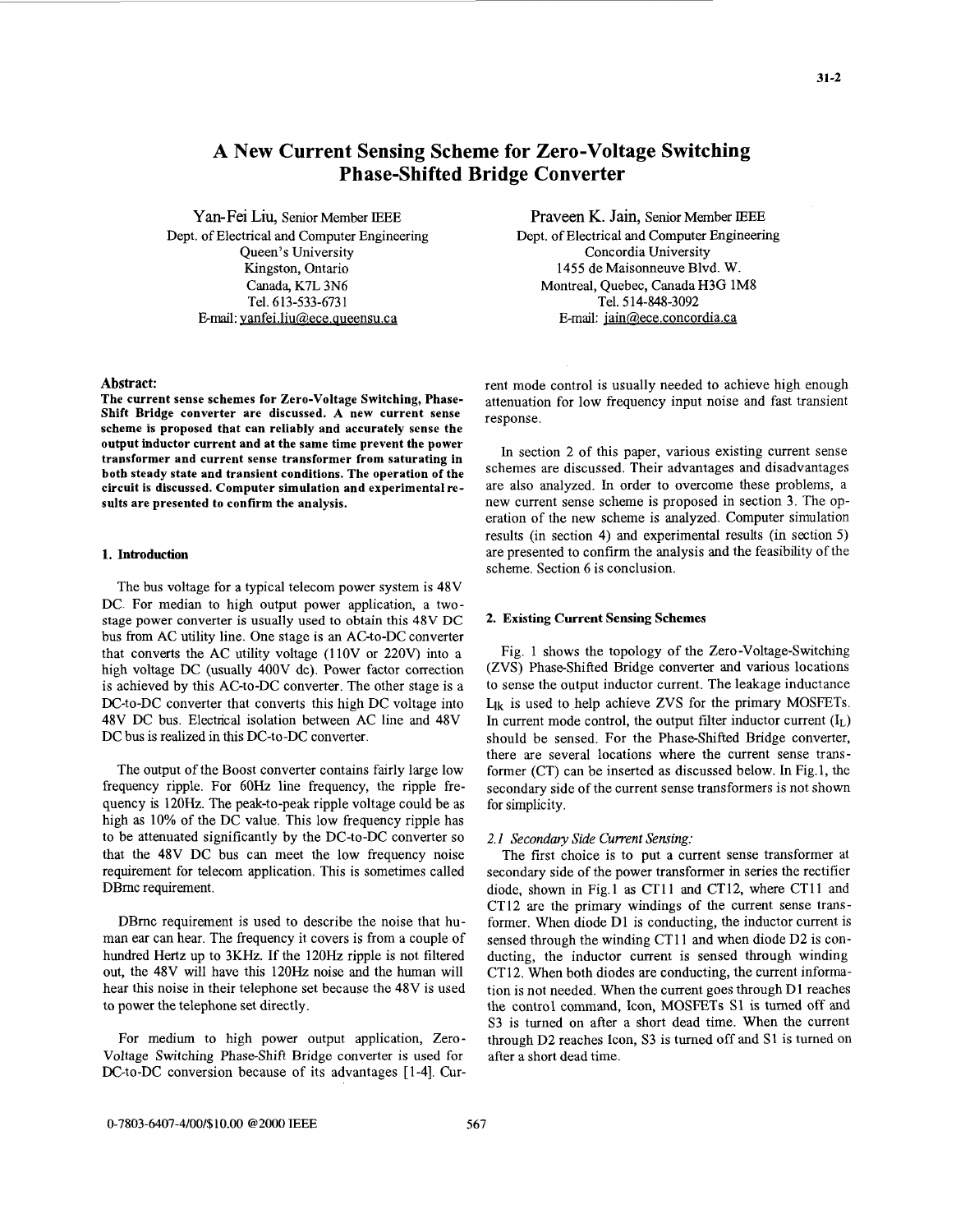

**Fig.1 Locations to Sense the Output Inductor Current in Phase-Shift Bridge Converter** 

In this way, the inductor current can be sensed accurately. The problems of this scheme are: (a) it can not protect the primary MOSFET from over current, (b) it can not avoid DC current through the magnetizing inductor of the power transformer, (c) it is usually difficult to assemble the current sense transformer because of high current through the primary winding of current sense transformer.

## *2 2 Using Current Sense Resistor*

Another choice is to use current sense resistor in series with primary MOSFET, as shown in Fig. 1 by resistor Rsense. The major problems of this scheme are (a) another stage of amplifier is usually needed to increase the voltage level across Rsense because the value of Rsense is usually very small to reduce the power loss and (b) large common mode noise appears at the input of the current sense circuit. This is because in the practical design, in order to reduce EM1 noise coupling, a common mode filter is usually needed between the output of the AC-to-DC stage and the input of the Phase Shift Bridge converter. The ground is usually selected at the negative point of the AC-to-DC output.

## *2* **3** *Using Two Current Sense Tramfomers*

Another scheme is to use two current sense transformers. One connected in series with S1, shown as CT2 in Fig.1 and the other is connected in series with the S3, shown as CT3 in Fig.1. The outputs of these two transformers are added **to**gether to get the complete inductor current information.

When the current through S1 reaches control signal, Icon, S1 is turned off to end the energy transfer interval for the first half cycle. When the current through S3 reaches control *sig*nal, Icon, S3 is turned off to end the energy transfer interval for the second half cycle.

In addition to the fact that 2 current sense transformers are needed, the major problem of this scheme is that complicated circuit is needed to reset the core of the current sense transformers (CT2 and CT3). This is because there is a negative current flowing through the MOSFETs to discharge the output capacitor of S1 and S3 before they are turned on to achieve zero voltage switching. This negative current is also flowing through the current sense transformer. Because the amplitude and duration of this negative current is different for different load and line conditions, the current sense transformer cannot be reset automatically. Additional reset circuit has to be added. In addition, this scheme cannot provide over current protection for S2 and S4.

# *2.4 Current Transformer in Series with Power Transfomer*

The current sense transformer can also be connected in series with the power transformer, as shown in Fig.1 as CT4. All the problems in the above mentioned schemes could be avoided. Unfortunately, the major disadvantage of this scheme is that the current sense transformer or power transformer might be saturated. This is because the output voltage of the bridge,  $Vab = Va - Vb$ , will have some residual DC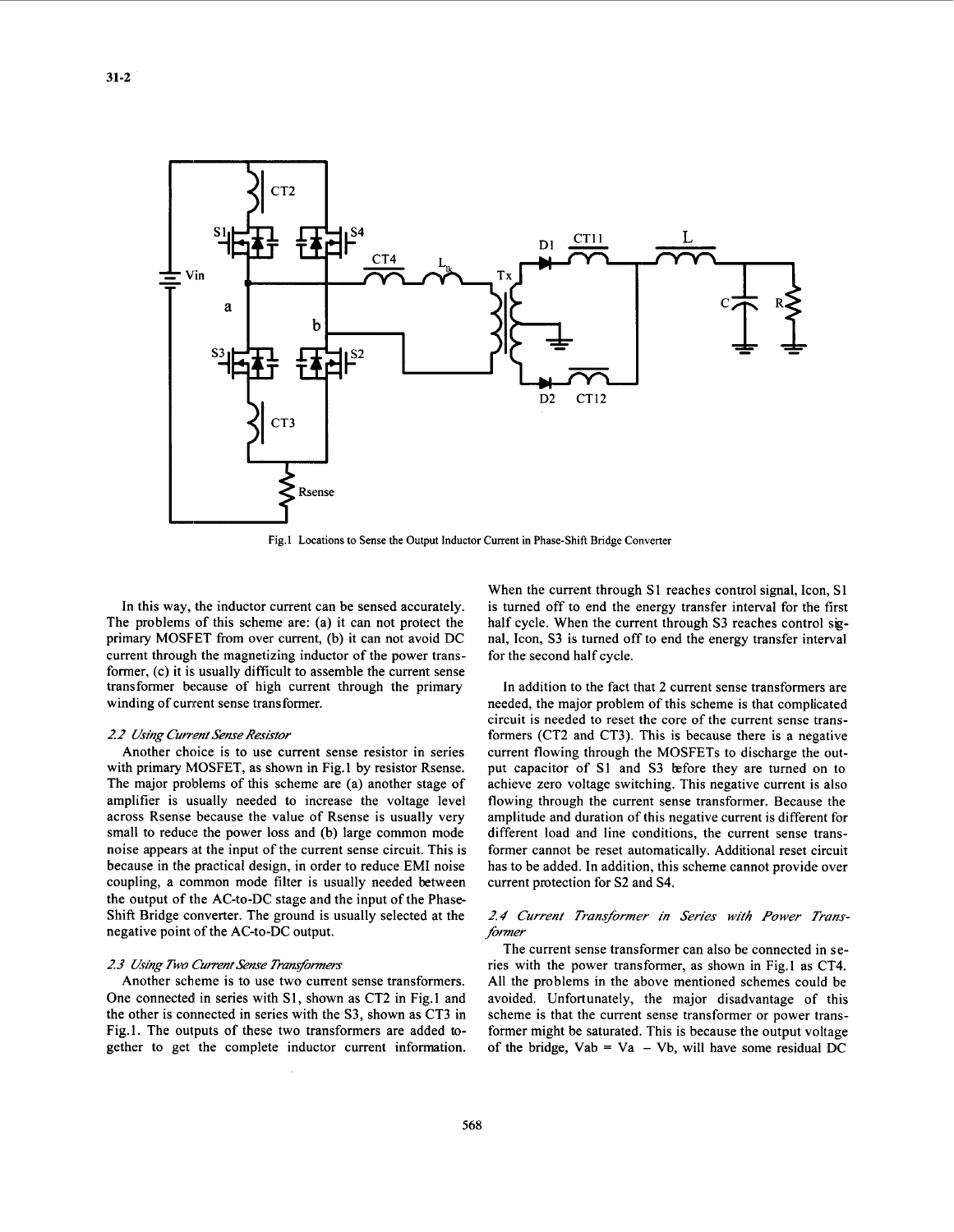value due to the difference of switching speed of each MOS-FET, tum-on delay, dead time, as well as different output capacitor value of the MOSFETs. This DC value will cause saturation of either the current sense transformer or power transformer.

Therefore, a good current sense scheme is needed to achieve reliable current mode control for the Zero-Voltage-Switching Phase-Shift Bridge converter.

#### **3. Proposed Current Sensingdieme**

From the above discussion, it is shown that if we can avoid the saturation of the current sense transformer or power transformer, connecting the current sense transformer in series with the power transformer is the best way to sense the inductor current. The circuit shown in Fig. *2* is thus pmposed.

A DC blocking capacitor  $(C_B)$  is added in series with the power transformer **(Tx).** The current sense transformer (CT) is connected in series with the power transformer. The residual DC voltage is blocked by the capacitor and there will be no DC voltage across the power transformer, or the current sense transformer. Therefore, these transformers will not be saturated.

One concern with this arrangement is that the voltage across the DC blocking capacitor  $(C_B)$  could build up (or sometimes called walk away) under transient condition or unbalanced condition. If this condition happens, the DC voltage across  $C_B$  would become very large and the circuit could not operate properly.

It is shown from the following analysis that this situation will not happen. Fig.3 shows the steady state voltage waveform across the power transformer primary side (top trace) and steady state current through the primary winding of the power transformer (bottom trace), where Icon denotes the current control signal. The primary MOSFETs that are conducting are also indicated. When the primary current reaches the control signal, Icon, MOSFET S1 is turned off to end the energy-transferring interval and the circuit operates at freewheeling stage when **S2** and **S3** are on. The second half cycle is similar to the first half cycle.



**Fig. 3 Steady State Waveform of Vprim and Iprim** 

Assume for some unknown reason, the voltage across  $C_B$  $(V_{CB})$  deviate from its steady state value with the direction shown in Fig.4a (positive node at left and negative node at right). The operation under this unbalanced condition can be understood fairly well by the following four sub-periods in one switching cycle.

Following assumptions are made in the analysis,

- (1) The dead time between the top and bottom switches are neglected and switching transition is not considered
- The impact of leakage inductance  $I_{ik}$  and current sense transformer are neglected. *(2)*



**Fig.2 Proposed Scheme to Sense the Output Inductor Current**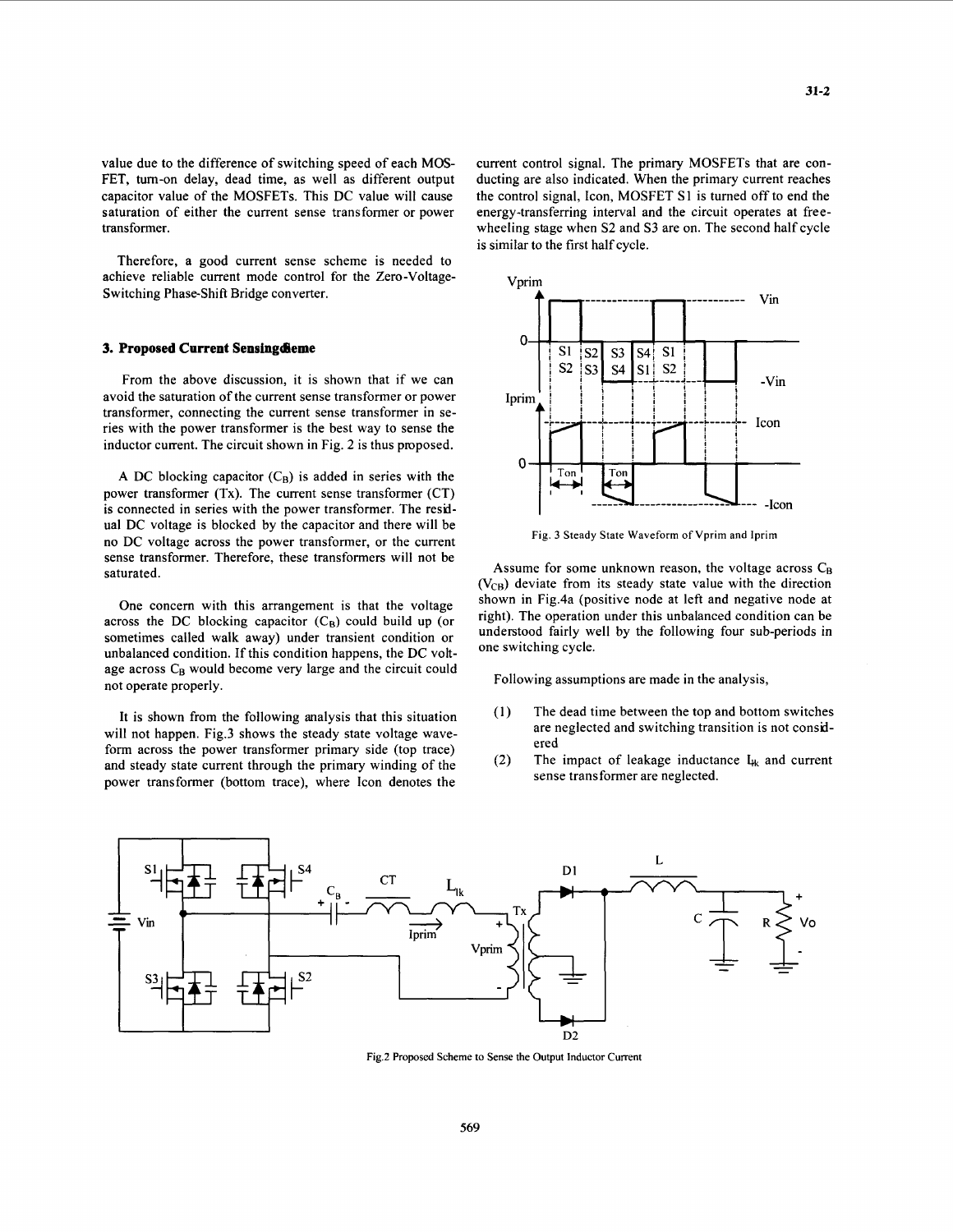- **(3)**  The value of capacitor  $C_B$  is very large and its ripple voltage is neglected.
- (4) The value of the output inductor is large and its current is continuous.
- (5) In Fig.4, the thick lines represent the major current flow path.



**Fig.4 Equivalent Circuit Under Unbalanced Condition** 

Fig.5 gives the waveforms of the primary side voltage, Vprim, and primary side current, Iprim, at the unbalanced capacitor voltage condition. The devices that are on at each interval are also indicated.

*Period 1:* **MOSFETs S1 and S2 conduct and diode D1 is** also on. The equivalent circuit is shown in Fig.4a. The voltage across the primary side of the power transformer will be

$$
V_{\text{prim}+} = V_{\text{in}} - V_{\text{CB}} \tag{1}
$$



**Fig.5 Waveforms** of **Vprim (top) and lprim** (bottom) **at Un-Balanced VCB Condition** 

Because the voltage across the transformer primary side is lower, the rising slope **for** the output inductor is also smaller and it takes longer time for the reflected output inductor current to reach the current command, Icon. The energy transferring time for this half cycle, Tonl, is longer than that of the normal condition, Ton, when there is no V<sub>CB</sub>. It is noted that Tonl is smaller than half the switching period (Tonl <  $0.5*Ts$ ).

*Period 2:*After S1 is turned off, S3 is on and the equivalent circuit is shown in Fig.4b. During this period, the capacitor voltage,  $V_{CB}$ , is applied to the primary side of the power transformer with the direction shown in Fig.4b (positive node at bottom and negative node at top). When this voltage is reflected to secondary side, the diode D2 will be forward biased and diode D1 is reverse biased. The output inductor current will flow through D2 only at this interval. The primary current is the reflected output inductor current and flows from right to left as shown in Fig.4b. During this interval, the *en*ergy is transferred from the capacitor  $C_B$  to the output.

*Period* 3:In the next half cycle, MOSFETs **S3** and **S4** are on and diode D2 is on as shown in Fig.4c. The transformer primary voltage is:

$$
V_{\text{prim}-} = -(V_{\text{in}} + V_{\text{CB}})
$$
 (2)

of the normal condition, Ton. Because the voltage across the transformer primary side is higher, the rising slope **for** the output inductor is larger and it takes less time for the reflected output inductor current to reach the current command, Icon. When the reflected output inductor current reaches -Icon, S3 is turned off. The energy transferring time for this half cycle, Ton2, is shorter than that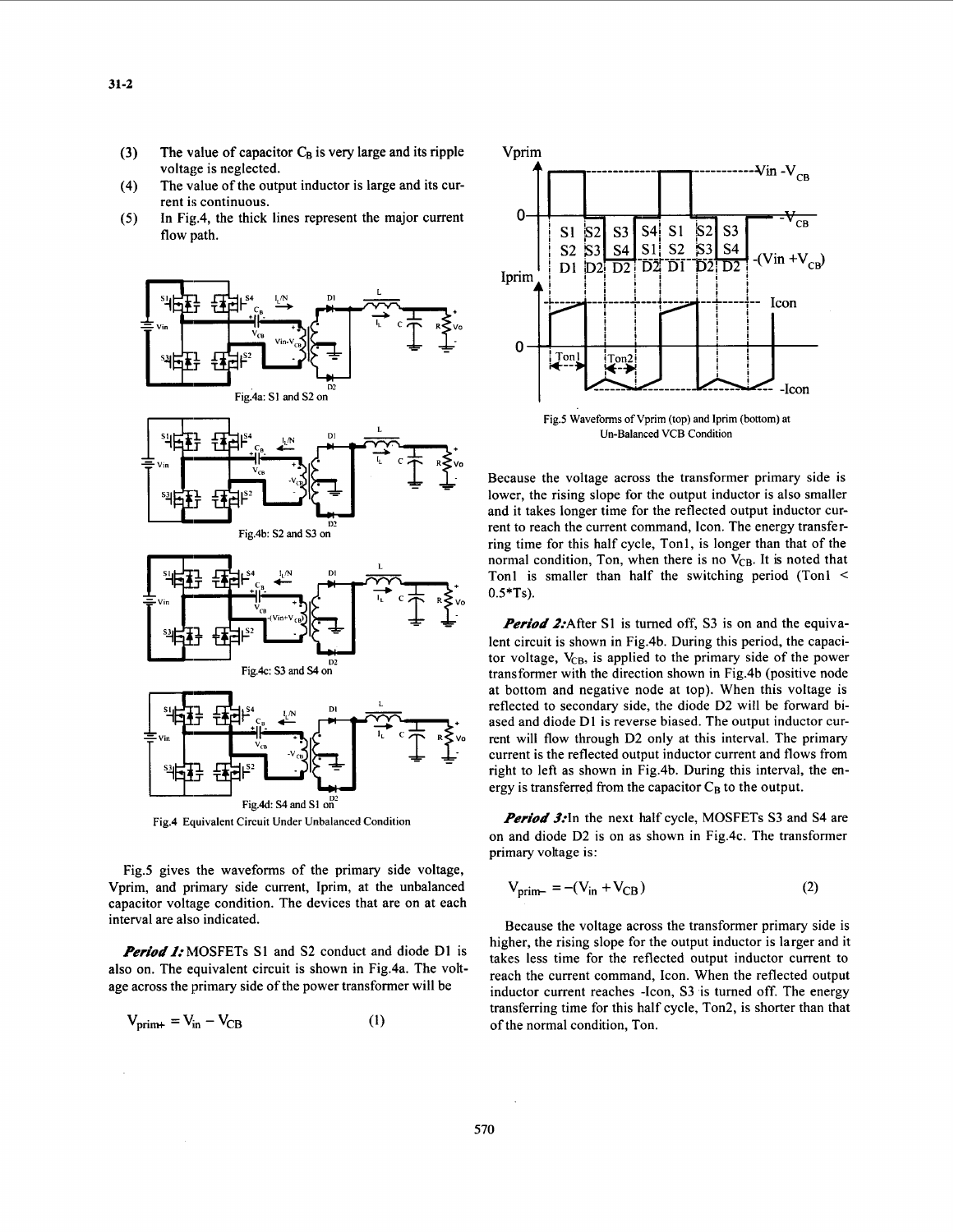<span id="page-4-0"></span>*Period* 4:In this interval, S1 and S4 are on. The capacitor voltage  $V_{CB}$  is applied to the transformer primary side as indicated in Fig.4d. Again, diode D2 is forward biased and D1 is reverse biased and the output inductor current is reflected to the primary side and the primary side current flows from right to left as indicated in Fig.4d. The energy is transferred from  $C_B$  to the output during this interval.

From the above analysis, it is noted that under transient condition when  $V_{CR}$  deviate from its steady state value, diode D<sub>2</sub> will conduct the output inductor current during free wheeling interval. Diode D1 is off during this time. This is different from the normal operation of the Phase-Shift Bridge converter where both **D** and D<sub>2</sub> conduct during the free wheeling interval.

Because D2 conducts the full output inductor current for more than half the switching period and the negative current flows for more than half the switching period, the average value of the primary current is negative. This means that if the capacitor voltage deviates from its steady state value, it will be discharged by the reflected output inductor current and the voltage,  $V_{CB}$ , will reduce to its steady state value quickly.

Similarly, if the capacitor voltage deviates from its steadystate value into other direction (positive node at right and negative note at left), the diode D1 at the secondary side will be forward biased during the free wheeling interval when S1, S4 are conducting or S2, S3 are conducting. The capacitor voltage will be discharged by the reflected load current and its voltage will return to its steady state value quickly.

When the impact of the dead time and the leakage inductance are considered, the above conclusion will not change.

The above analysis shows that at the unbalanced condition when the voltage across the DC blocking capacitor,  $C_B$ , deviates from its steady state value, the circuit will force the *ca*pacitor to discharge and pull back the capacitor voltage to its steady state condition. The capacitor voltage will not walk away.

Therefore, in the proposed circuit shown in Fig.2, the **E**sidual DC voltage of Vab will be blocked by the capacitor  $C_B$ and neither the power transformer nor the current sense transformer will be satumted.

## **4. Computer Simulation Results**

Computer simulation by SIMPLIS was done on a Zero-Voltage-Switching Phase-Shift Bridge converter with the DC blocking capacitor. Current mode control is used in the circuit. The input voltage is 400V. The output voltage is 54V. The output current is 20A. The power transformer has turns ratio of 6. The value of the DC blocking capacitor is  $C_R$  = 5uF. The output inductor value is 1OuH. The switching frequency is 125KHz.

Fig. 6 shows the steady state waveforms for the DC blocking capacitor voltage,  $V_{\text{CB}}$ , (top trace) and the magnetizing inductor current, Imag (bottom trace). It shows that at steady state, the DC voltage across capacitor is about -45mV (with peak-to-peak value of 2V). In actual circuit, the average value will be a little bit bigger because of more severe unbalanced conditions.



Fig.6 Steady State Waveforms for V<sub>CB</sub> (top) and Imag (bottom)

The steady state waveforms for the primary voltage (Vprim, top trace) and primary current (Iprim, bottom trace) of the transformer are shown in Fig.7. Because of slightly unbalanced condition, during free wheeling interval, the diode current is not balanced and this unbalanced condition is reflected in the unbalanced waveform of the primary current during free wheeling interval.



Fig. 7 Steady State Waveform for Vprim (top trace) and lprim (bottom trace)

Computer simulation is also done for transient condition. When the apacitor voltage is forced to deviate from its steady state value of 1Vpk to 12Vpk at Time =  $110uS$ , it settles down to lVpk again fairly quickly. Fig.8 shows the waveform of the capacitor voltage  $V_{CB}$  (upper trace) and the response of the magnetizing current (lower trace). The wave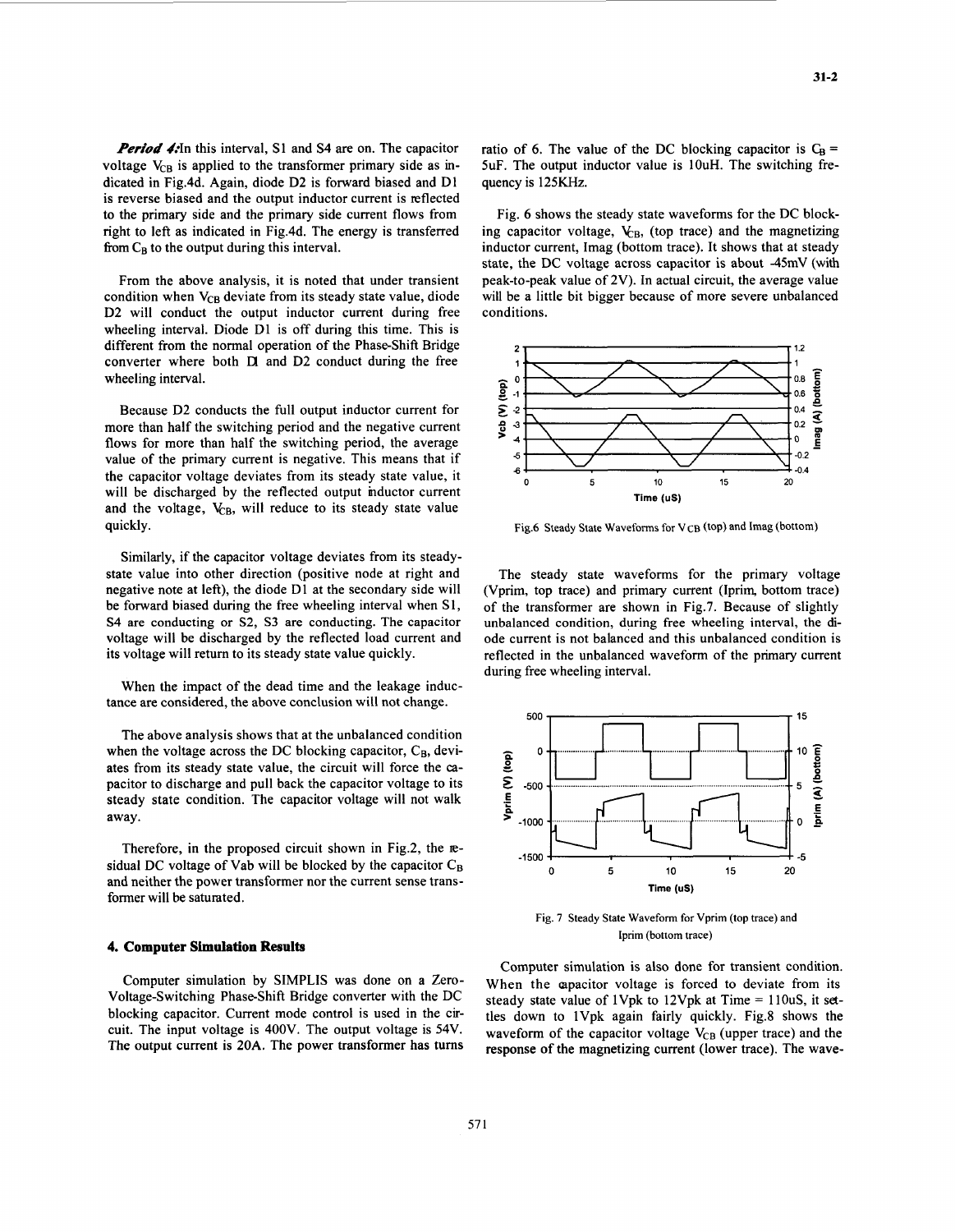forms shows that under transient condition, the capacitor voltage and the magnetizing current will settle down to its steady state condition quickly. The capacitor voltage will not walk away.



Fig.9 gives the detailed waveform for the primary voltage (top trace) and primary current (bottom trace) immediately after the capacitor voltage step. It is noticed that before the capacitor voltage step, the waveform is same as those shown in [Fig.](#page-4-0) 7. Immediately after V<sub>CB</sub> transient (which happens at  $T = 110uS$ , the primary voltage is a small negative value during the free wheeling intervals when S1 and S4 are conducting or S2 and S3 are conducting. The primary current is the reflected inductor current (negative value) during these intervals. It is clear that the average value (over one switching cycle) of the primary current is negative because the negative portion of the current lasts longer than the positive one. This is same as the conclusion from the analysis in the previous section.



Fig.9 Detailed Waveforms of Vprim (top), V<sub>CB</sub> (bottom step **line) and Iprim (bottom) After the Transient** 

The above simulation results show that the capacitor voltage will not walk away under transient condition. Actually, it will settle down to its steady state value quickly. The capacitor is discharged by the reflected load current.

## **5. Experimental Results**

Hardware prototype is also built to confirm the feasibility of the proposed techniques and to confirm the analysis **E**sults.

A Phase-Shift Bridge Converter under current mode control was built. A DC blocking capacitor is added in series with the power transformer and the current sense transformer is also connected in series with the power transformer. The prototype circuit is same as that shown in Fig. **2.** The input voltage is 400V and the output voltage is 54V. The maximum output current is 50A.

The steady state voltage across the DC blocking capacitor at light load (10A) is shown in Fig.10 (channel 1). It is noted that the average value of  $V_{CB}$  is about  $-0.7V$  and the peak-topeak value **is** about **5V.** 



**Fig.10 DC Blocking Capacitor Voltage Waveform at Light Load: 10A (Channel** 1)

At heavy load (50A), the waveform of the DC blocking capacitor is shown in Fig.11 (channel 1). At this time, the peak-to-peak voltage is increased to about 13V and the average value becomes -3.5V.

The above waveforms show that there is a DC voltage component across the DC blocking capacitor due to unbalanced bridge voltage. The higher the load current, the more unbalance it becomes and the higher the average value of  $V_{CB}$ (amplitude wise) because the impact of all the parasitic com ponents becomes larger at heavy load.